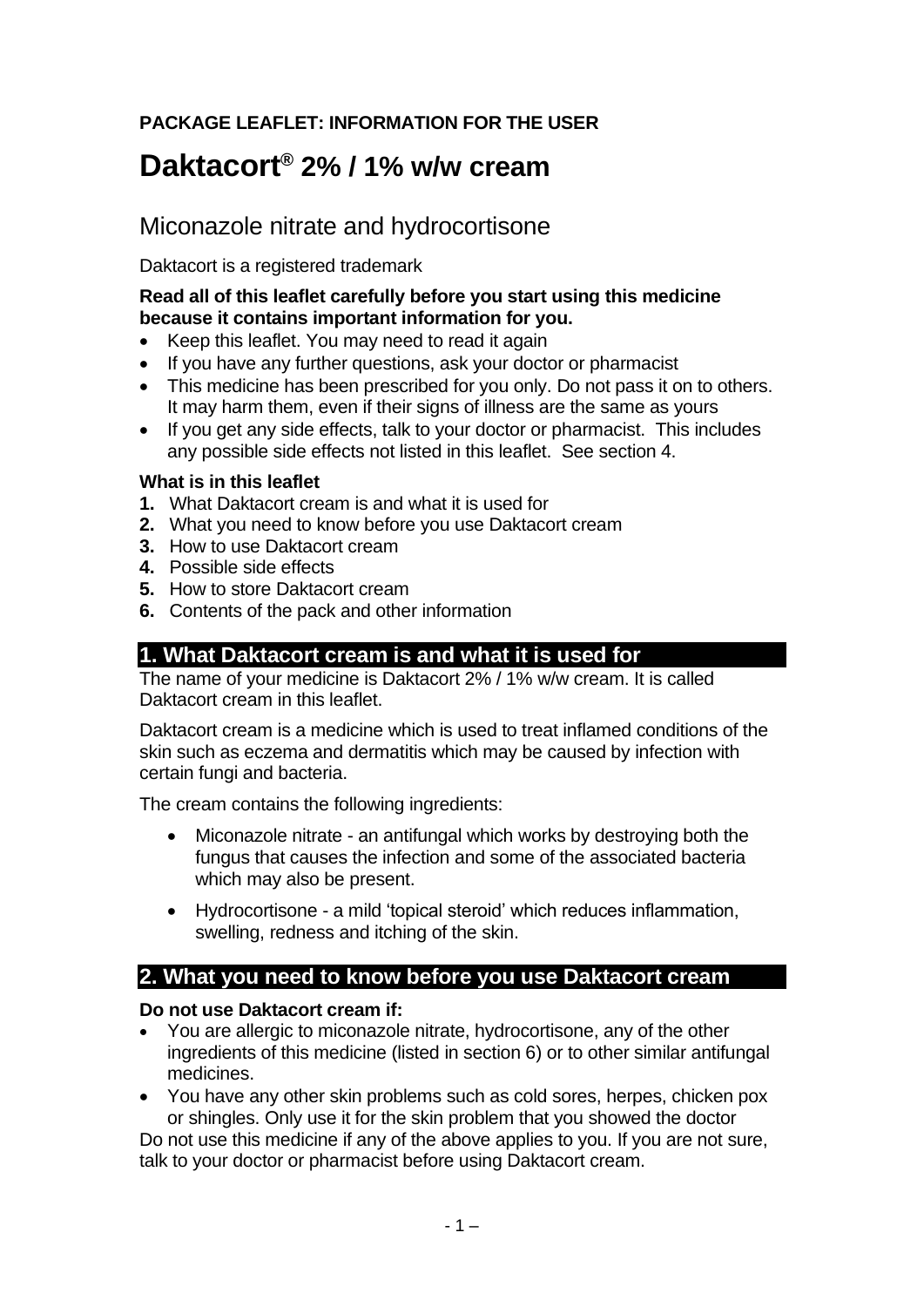### **Warnings and precautions**

Talk to your doctor or pharmacist before using Daktacort if:

- The inflamed skin is on your face. You should not use Daktacort cream on your face, unless your doctor has told you to
- You are using a 'barrier' method of contraception. This includes condoms or diaphragms. This is because Daktacort cream can damage the latex and stop them from working properly. Talk to your doctor about using another type of contraception while you are using this medicine
- Contact your doctor if you experience blurred vision or other visual disturbances

Keep this medicine away from your eyes. If you get any cream in your eyes, rinse with water straight away. Keep your eyes open when you rinse.

#### **Children**

The cream should not be used on young children for long periods of time (such as every day for several weeks). The cream should not be used on large areas of a child's body or under a baby's nappy unless your doctor has told you.

#### **Elderly patients**

Medicines like Daktacort cream can cause thinning of the skin when used for a long time without a break. Because thinning of the skin happens naturally in older people, this medicine should be used sparingly for no more than a few weeks in elderly patients. Only use it for as long as your doctor tells you.

#### **Other medicines and Daktacort cream**

Tell your doctor or pharmacist if you are taking, have recently taken or might take any other medicines.

In particular, tell your doctor if you are taking;

• Medicines that thin your blood (anticoagulants) such as warfarin. Your doctor may want to check that the anticoagulants are still working properly

#### **Pregnancy and breast-feeding**

If you are pregnant or breast-feeding, think you may be pregnant or are planning to have a baby, ask your doctor or pharmacist for advice before using this medicine.

#### **Driving and using machines**

Daktacort cream is not likely to affect you being able to drive or use any tools or machines.

#### **Daktacort cream contains**

- 60 mg benzoic acid in each tube of 30 g cream which is equivalent to 2 mg/g cream.
- Benzoic acid may increase jaundice (yellowing of the skin and eyes) in newborn babies (up to 4 weeks old).
- Benzoic acid (E210) and butylated hydroxyanisole (E320), which can mildly irritate the skin, eyes and mucosal membranes

### **3. How to use Daktacort cream**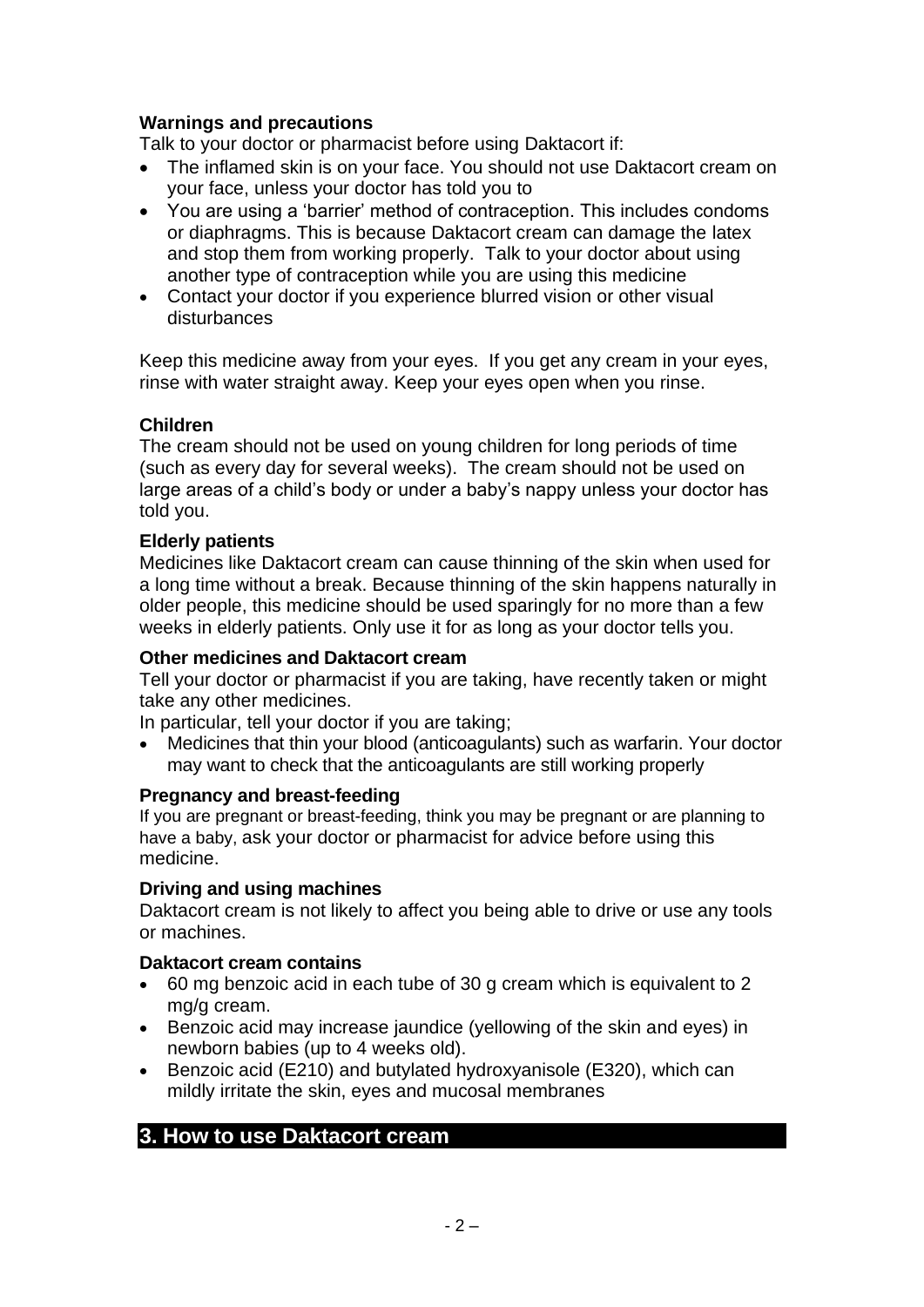Always use this medicine exactly as your doctor has told you. Check with your doctor or pharmacist if you are not sure.

#### **How to apply the cream**

- Each tube of Daktacort cream is sealed. Use the cap to pierce the tube
- Wash the infected area and dry it well
- As many skin conditions are infectious, you should keep a towel and flannel for your own use. Do not share them so that you do not infect anyone else
- Apply a small amount of Daktacort cream to the affected area and rub it in gently until the cream has disappeared
- Unless the infected skin is on your hands, wash your hands carefully after applying the cream to avoid spreading the infection to other parts of the body or to other people. Clothing which comes into contact with the infected areas should be washed and changed frequently. If your underwear is likely to come into contact with Daktacort cream, it is preferable to wear cotton underwear, as Daktacort cream may damage some synthetic materials

### **How much to apply - adults and children**

- Unless your doctor tells you differently, apply a small amount of Daktacort cream to the affected area 2 or 3 times each day
- If your skin problem does not improve in 7 days, tell your doctor

#### **If you swallow Daktacort cream**

If anyone accidentally swallows Daktacort cream, contact a doctor or go to your nearest hospital casualty department straight away.

### **If you forget to use Daktacort cream**

- Do not apply the missed dose of cream
- Apply the next dose of cream as usual and keep using the cream as your doctor has told you
- Do not use a double dose of cream to make up for a missed dose

If you have any further questions on the use of this medicine, ask your doctor or pharmacist.

# **4. Possible side effects**

Like all medicines, this medicine can cause side effects, although not everybody gets them.

#### **Stop using Daktacort cream and tell your doctor straight away if you notice the following. You may need medical treatment.**

- Swelling of the face, lips, tongue or throat, difficulty swallowing or difficulty breathing
- Hives, severe irritation or reddening of the skin where the cream has been used, or other signs of severe allergy

#### **Tell your doctor or pharmacist if you notice or suspect any of the following side effects:**

**Uncommon side effects (affects fewer than 1 in 100 people)**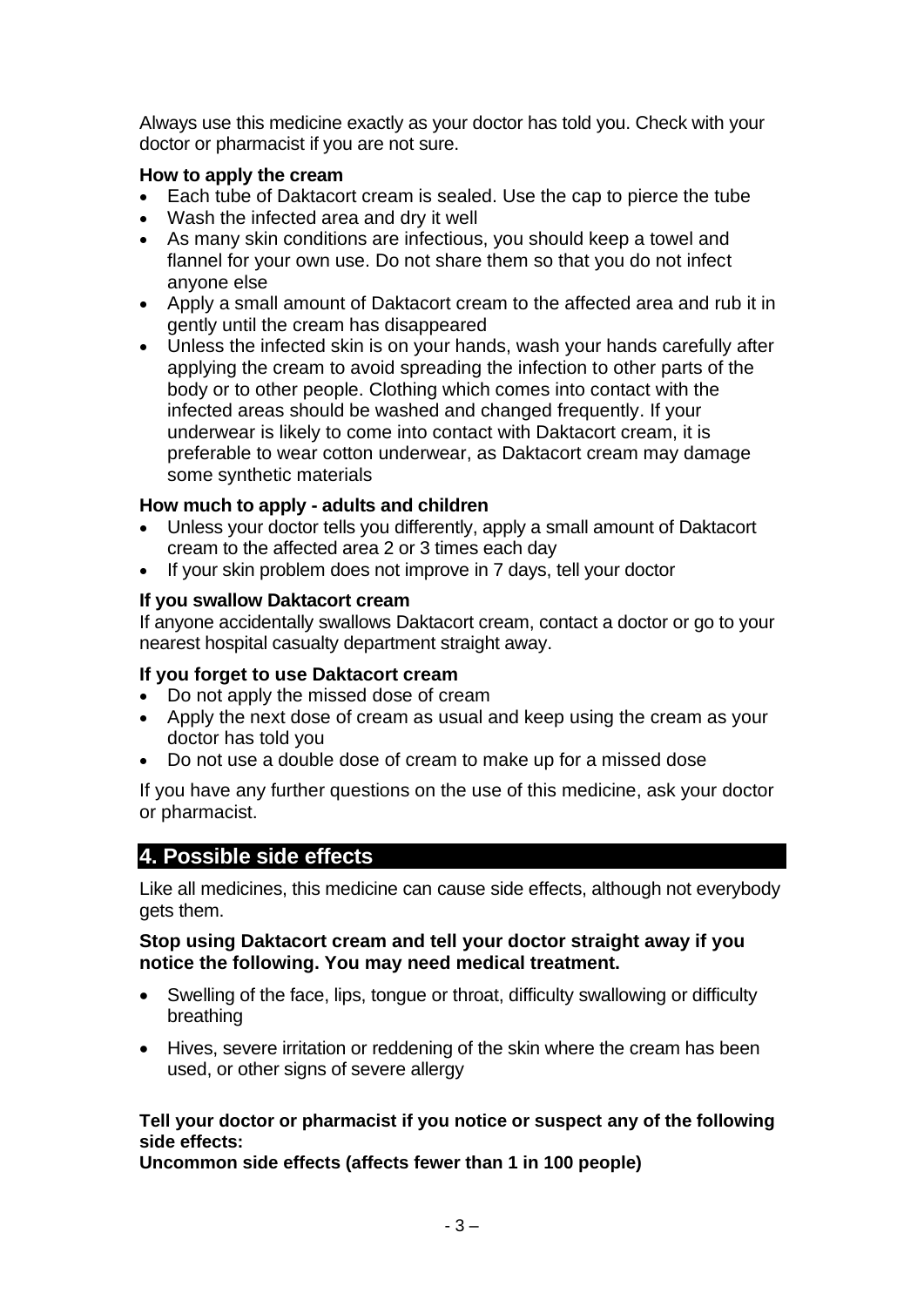- Skin irritation
- Burning sensation
- Itchy skin
- Irritability

#### **Frequency not known**:

- Lighter patches of skin
- Sensitivity reactions (such as rash) at the application site. Inflammation (contact dermatitis). If this occurs stop using the medicine
- Blurred vision

#### **Reporting of side effects**

If you get any side effects, talk to your doctor, pharmacist or nurse. This includes any possible side effects not listed in this leaflet. You can also report side effects directly via the Yellow Card Scheme at:

[www.mhra.gov.uk/yellowcard](http://www.mhra.gov.uk/yellowcard) or search for MHRA Yellow Card in the Google Play or Apple App Store.

By reporting side effects you can help provide more information on the safety of this medicine.

# **5. How to store Daktacort cream**

Keep this medicine out of the sight and reach of children.

Store the cream in its original packaging in a refrigerator ( $2^{\circ}C - 8^{\circ}C$ ).

Do not use Daktacort cream after the expiry date which is stated on the label. The expiry date refers to the last day of that month.

Do not throw away any medicines via wastewater or household waste. Ask your pharmacist how to dispose of medicines no longer required. These measures will help protect the environment.

# **6. Contents of the pack and other information**

#### **What Daktacort cream contains**

**The active substances** are miconazole nitrate (2% w/w) and hydrocortisone  $(1\% w/w)$ .

**The other ingredients are** PEG-6, PEG-32 and glycol stearate, oleoyl macroglycerides, liquid paraffin, benzoic acid (E210), disodium edetate, butylated hydroxyanisole (E320) and purified water.

**What Daktacort cream looks like and contents of the pack**

Daktacort cream is a white cream available in a 30 g tube.

#### **Marketing Authorisation Holder:**

JANSSEN-CILAG LTD, 50-100 Holmers Farm Way, High Wycombe, Bucks, HP12 4EG, UK